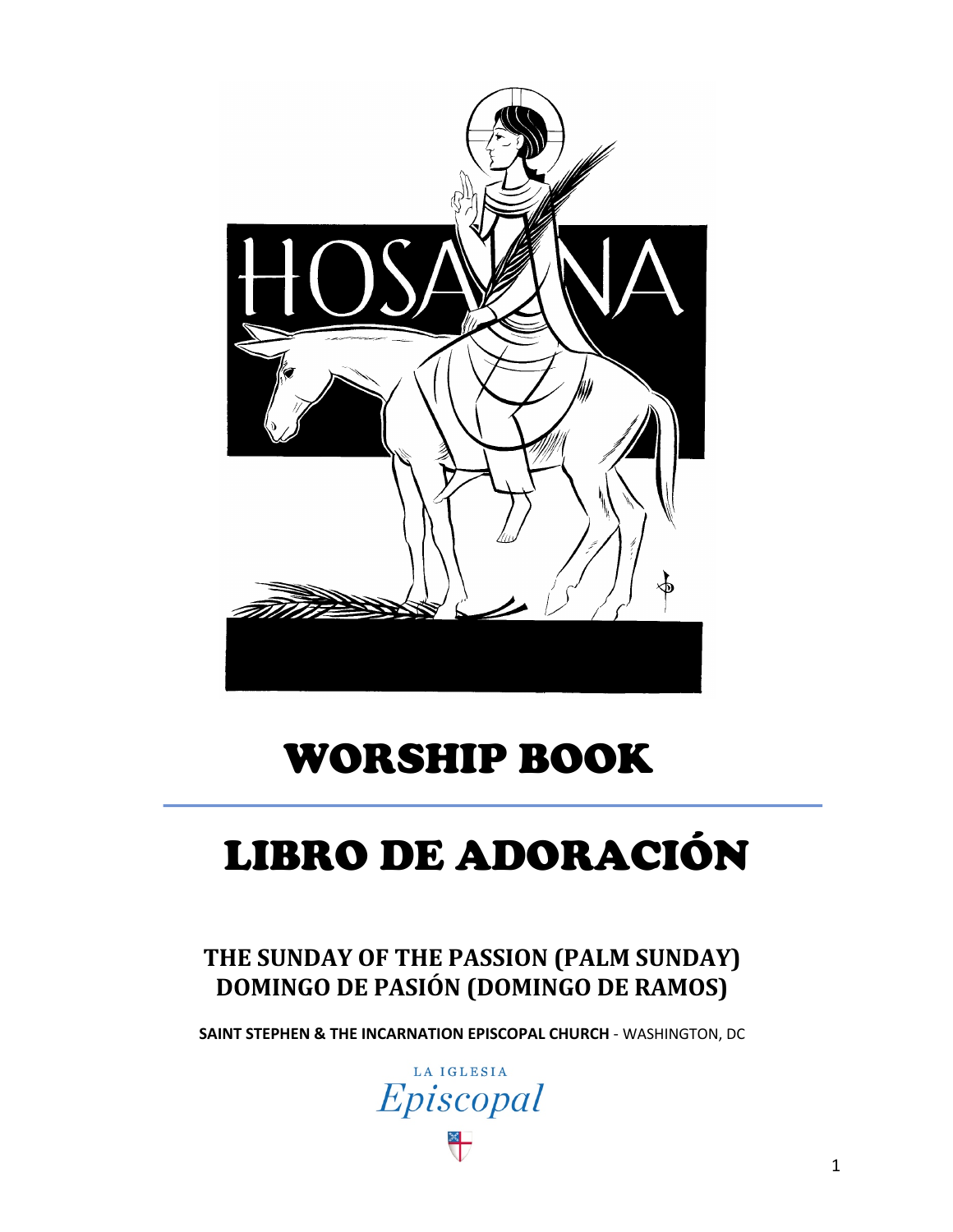# **Palm Sunday for a Household**

#### **Holy Week in a Home**

We begin Holy Week, living in the critical situation that requires us to practice social distancing and which will not allow us to gather in our usual way to attend church. However, *the Church is all of us. We are the Body of Christ, by virtue of our baptism. Christ is present in* each one of us. Christ is revealed, not only in the Eucharistic celebration, but in ourselves, and *in the Word, since he is the Word incarnate.* 

*For the liturgies of Holy Week, our parish will provide resources for you to use in your homes. These resources can be found through the church's website, our YouTube page, and our two Facebook pages (in English and in Spanish languages).* 

*The home services during Holy Week for 2020 can be carried out by individuals and families in their homes. Holy Week is the most important week of the year when we remember the events through which God gave us life and liberation. These services are composed of elements from the official rites of the Episcopal Church in the Book of Common Prayer.*

*I have been in touch and working with Rev. Dr. Juan M.C. Oliver to provide meaningful rituals that are cross-cultural for our bilingual congregations. Rev. Oliver is the current Custodian of the Book of Common Prayer and author of the book "A House of Meanings".*

#### *Palm Sunday and Passion at Home*

*You can set up an altar or shrine, either outside or in the home, using a table with a tablecloth, or a cross with a candle. It can be decorated with palms or any green branches. You can also use flowers or colorful ribbons to remember the festive welcoming of Jesus by people on his entrance into Jerusalem.*

*If possible, start away from the altar and carry the branches/ribbons as you go in procession to your place of worship. For example, you might begin at the front door of the household, reading the Gospel of the Palms.*

*After the service, you may choose to place your palm or ribbon on your window or front door to mark the beginning of a holy week.*

*Reader 1* - Blessed is the King who comes in the name of the Lord.

*People* **- Peace in heaven and glory in the highest.** Assist us mercifully with your help, 0 Lord God of our salvation, that we may enter with joy upon the contemplation of those mighty acts, whereby **you have given us life and immortality; through Jesus Christ our Lord. Amen.**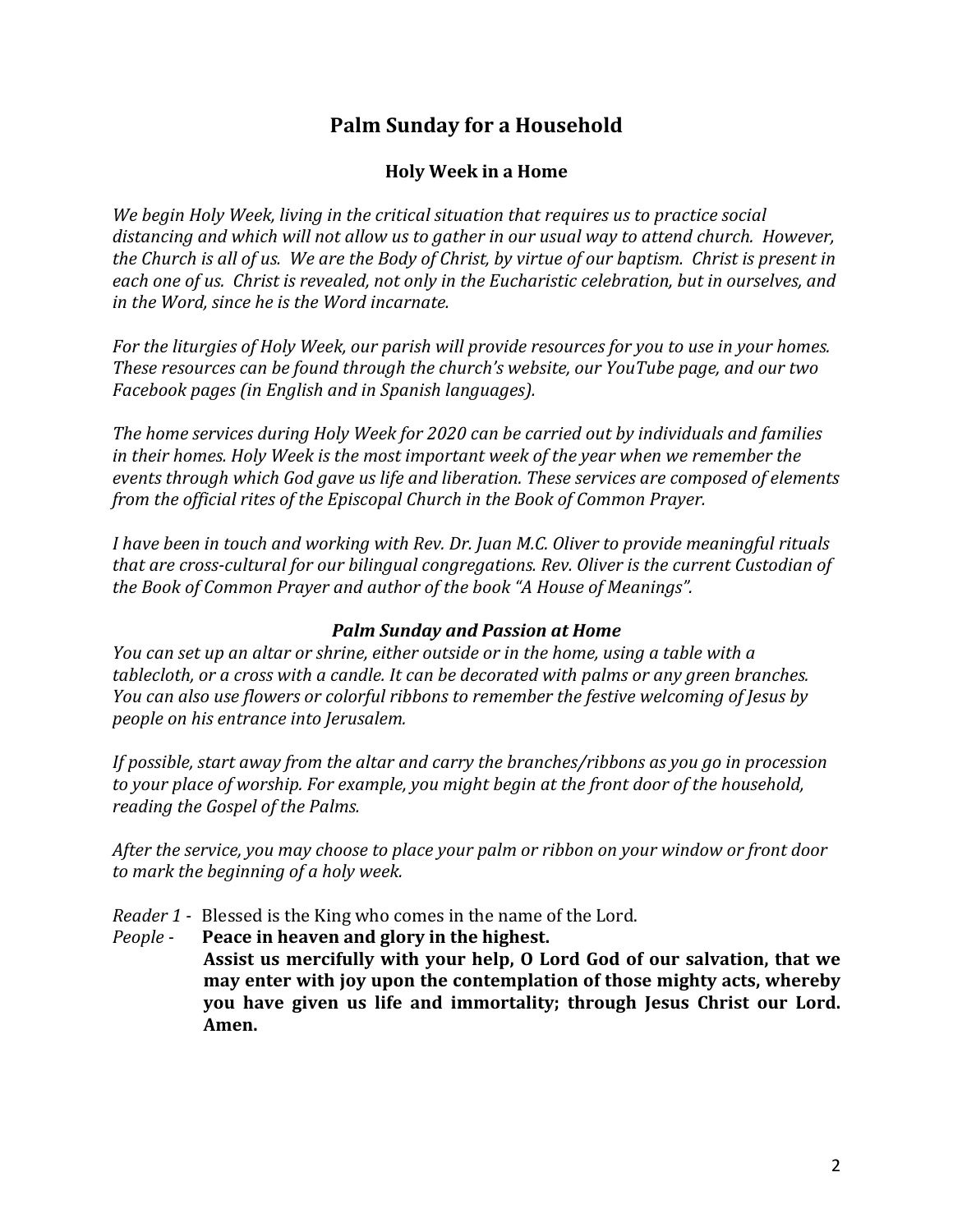#### THE GOSPEL OF THE PALMS

*Reader 1 -* When Jesus and his disciples had come near Jerusalem and had reached Bethphage, at the Mount of Olives, Jesus sent two disciples, saying to them, "Go into the village ahead of you, and immediately you will find a donkey tied, and a colt with her; untie them and bring them to me. If anyone says anything to you, just say this, 'The Lord needs them.' And he will send them immediately." This took place to fulfill what had been spoken through the prophets, saying, "Tell the daughter of Zion, Look, your king is coming to you, humble, and mounted on a donkey, and on a colt, the foal of a donkey". The disciples went and did as Jesus had directed them; they brought the donkey and the colt, and put their cloaks on them, and he sat on them. A very large crowd spread their cloaks on the road, and others cut branches from the trees and spread them on the road. The crowds that went ahead of him and that followed were shouting, "Hosanna to the Son of David! Blessed is the one who comes in the name of the Lord! Hosanna in the highest heaven!" When Jesus entered Jerusalem, the whole city was in turmoil, asking, "Who is this?" The crowds were saying, "This is the prophet Jesus from Nazareth in Galilee."

*Reader 1* - **Almighty God, we praise you for the acts of love by which you have** redeemed us through your Son Jesus Christ our Lord. On this day he entered the holy city of Jerusalem in triumph and was proclaimed as King of kings by those who spread their garments and branches of palm along his way. Let these branches be for us signs of his victory, and grant that we who bear them in his name may ever hail him as our King, and follow him in the way that leads to eternal life; who lives and reigns in glory **with you and the Holy Spirit, now and for ever.** *Amen***.** 

*Reader 1* - Blessed is the one who comes in the name of the Lord. *People* **- Hosanna** in the highest.

*You can walk to your home altar or shrine carrying palms/ribbons and singing the hymn "All glory, laud, and honor" or reciting the Psalm 118:19-29.*

*When you arrive at the altar, you can set the branches or ribbons on the table. The ritual continues as follows:*

All - Almighty and everliving God, in your tender love for the human race you sent your **Son our Savior Jesus Christ to take upon him our nature, and to suffer death upon the** cross, giving us the example of his great humility: Mercifully grant that we may walk in the way of his suffering, and also share in his resurrection; through Jesus Christ our Lord, who lives and reigns with you and the Holy Spirit, one God, for ever and ever. **Amen***.*

*People sit for the readings.*

*One or more readings may be read.*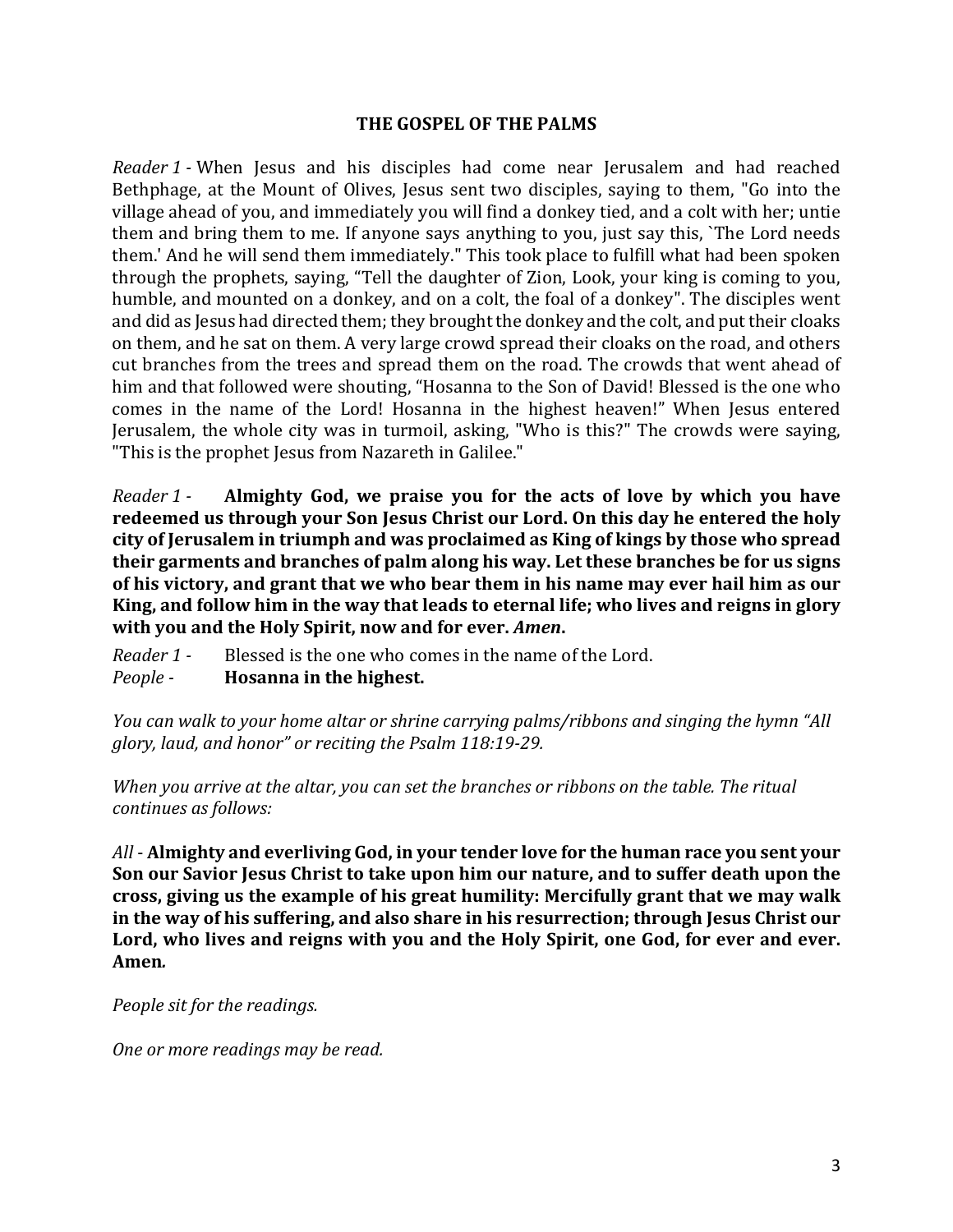Note: The Gospel of the Passion is optional for this ritual. You may choose to focus today on the *Gospel of the Palms and read the Gospel of the Passion on Good Friday.*

#### *Reader:* A Reading from the Book of Isaiah

The Lord GOD has given me the tongue of a teacher, that I may know how to sustain the weary with a word. Morning by morning he wakens—wakens my ear to listen as those who are taught. The Lord GOD has opened my ear, and I was not rebellious, I did not turn backward. I gave my back to those who struck me, and my cheeks to those who pulled out the beard; I did not hide my face from insult and spitting. The Lord GOD helps me; therefore I have not been disgraced; therefore I have set my face like flint, and I know that I shall not be put to shame; he who vindicates me is near. Who will contend with me? Let us stand up together. Who are my adversaries? Let them confront me. It is the Lord GOD who helps me; who will declare me guilty?

*[Isaiah 50:4-9a]*

*Reader:* Hear what the Spirit is saying to God's people.

#### *People:* Thanks be to God

#### **Psalm 72:1-14**

- 1 Give the King your justice,  $0$  God,  $*$ and your righteousness to the King's Son,
- 2 That he may rule your people righteously  $*$ and the poor with justice;
- 3 That the mountains may bring prosperity to the people,  $*$ and the little hills bring righteousness.
- 4 He shall defend the needy among the people;  $*$ he shall rescue the poor and crush the oppressor.
- 5 He shall live as long as the sun and moon endure, $*$ from one generation to another.
- 6 He shall come down like rain upon the mown field, $*$ like showers that water the earth.
- 7 In his time shall the righteous flourish;  $*$ there shall be abundance of peace till the moon shall be no more.
- 8 He shall rule from sea to sea  $*$ and from the River to the ends of the earth.
- 9 His foes shall bow down before him,  $*$  and his enemies lick the dust.
- 10 The rulers of Tarshish and of the isles shall pay tribute, \* and the rulers of Arabia and Saba offer gifts.
- 11 All rulers shall bow down before him, \* and all the nations do him service.
- 12 For he shall deliver the poor who cries out in distress \* and the oppressed who has no helper.
- 13 He shall have pity on the lowly and poor;  $*$ he shall preserve the lives of the needy.
- 14 He shall redeem their lives from oppression and violence, $*$ and dear shall their blood be in his sight.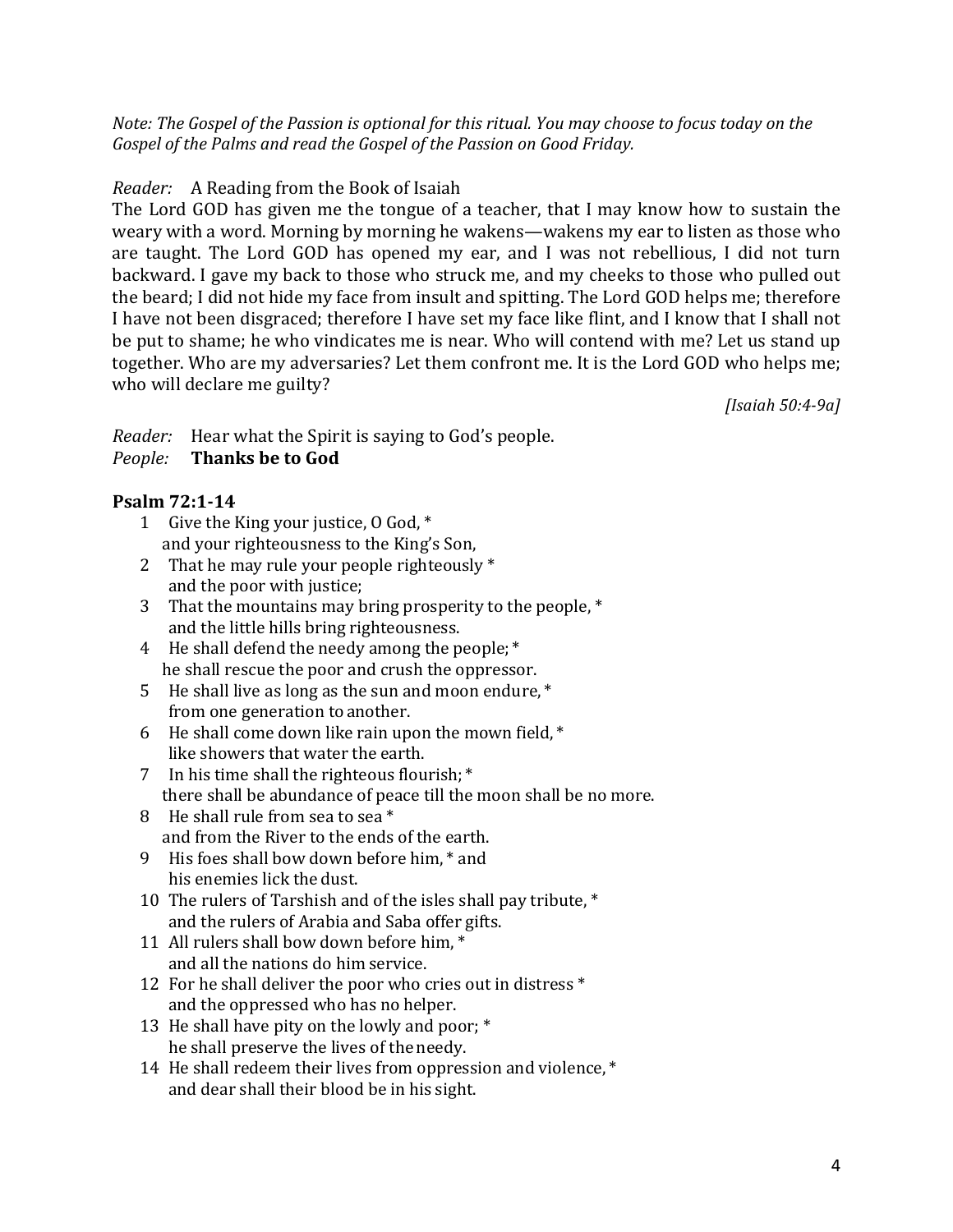*Reader:* A Reading from Paul's Letter to the Philippians

Let the same mind be in you that was in Christ Jesus, who, though he was in the form of God, did not regard equality with God as something to be exploited, but emptied himself, taking the form of a slave, being born in human likeness. And being found in human form, he humbled himself and became obedient to the point of death—even death on a cross. Therefore God also highly exalted him and gave him the name that is above every name, so that at the name of Jesus every knee should bend, in heaven and on earth and under the earth, and every tongue should confess that Jesus Christ is Lord, to the glory of God the Father.

*[Philippians 2:5-11]*

*Reader:* Hear what the Spirit is saying to God's people. *People:* **Thanks be to God** 

Note: The Gospel of the Passion is optional for this ritual. You may choose to focus today on the *Gospel of the Palms and read the Gospel of the Passion on Good Friday.*

### **The Passion of our Lord Jesus Christ according to Matthew**

When morning came, all the chief priests and the elders of the people conferred together against Jesus in order to bring about his death. They bound him, led him away, and handed him over to Pilate the governor.

When Judas, his betrayer, saw that Jesus was condemned, he repented and brought back the thirty pieces of silver to the chief priests and the elders. He said, "I have sinned by betraying innocent blood." But they said, "What is that to us? See to it yourself." Throwing down the pieces of silver in the temple, he departed; and he went and hanged himself. But the chief priests, taking the pieces of silver, said, "It is not lawful to put them into the treasury, since they are blood money." After conferring together, they used them to buy the potter's field as a place to bury foreigners. For this reason that field has been called the Field of Blood to this day. Then was fulfilled what had been spoken through the prophet Jeremiah, *And they took* the thirty pieces of silver, the price of the one on whom a price had been set, on whom some of *the people of Israel had set a price, and they gave them for the potter's field, as the Lord commanded me*.

Now Jesus stood before the governor; and the governor asked him, "Are you the King of the Jews?" Jesus said, "You say so." But when he was accused by the chief priests and elders, he did not answer. Then Pilate said to him, "Do you not hear how many accusations they make against you?" But he gave him no answer, not even to a single charge, so that the governor was greatly amazed.

Now at the festival the governor was accustomed to release a prisoner for the crowd, anyone whom they wanted. At that time they had a notorious prisoner, called Jesus Barabbas. So after they had gathered, Pilate said to them, "Whom do you want me to release for you, Jesus Barabbas or Jesus who is called the Messiah?" For he realized that it was out of jealousy that they had handed him over. While he was sitting on the judgment seat, his wife sent word to him, "Have nothing to do with that innocent man, for today I have suffered a great deal because of a dream about him." Now the chief priests and the elders persuaded the crowds to ask for Barabbas and to have Jesus killed. The governor again said to them, "Which of the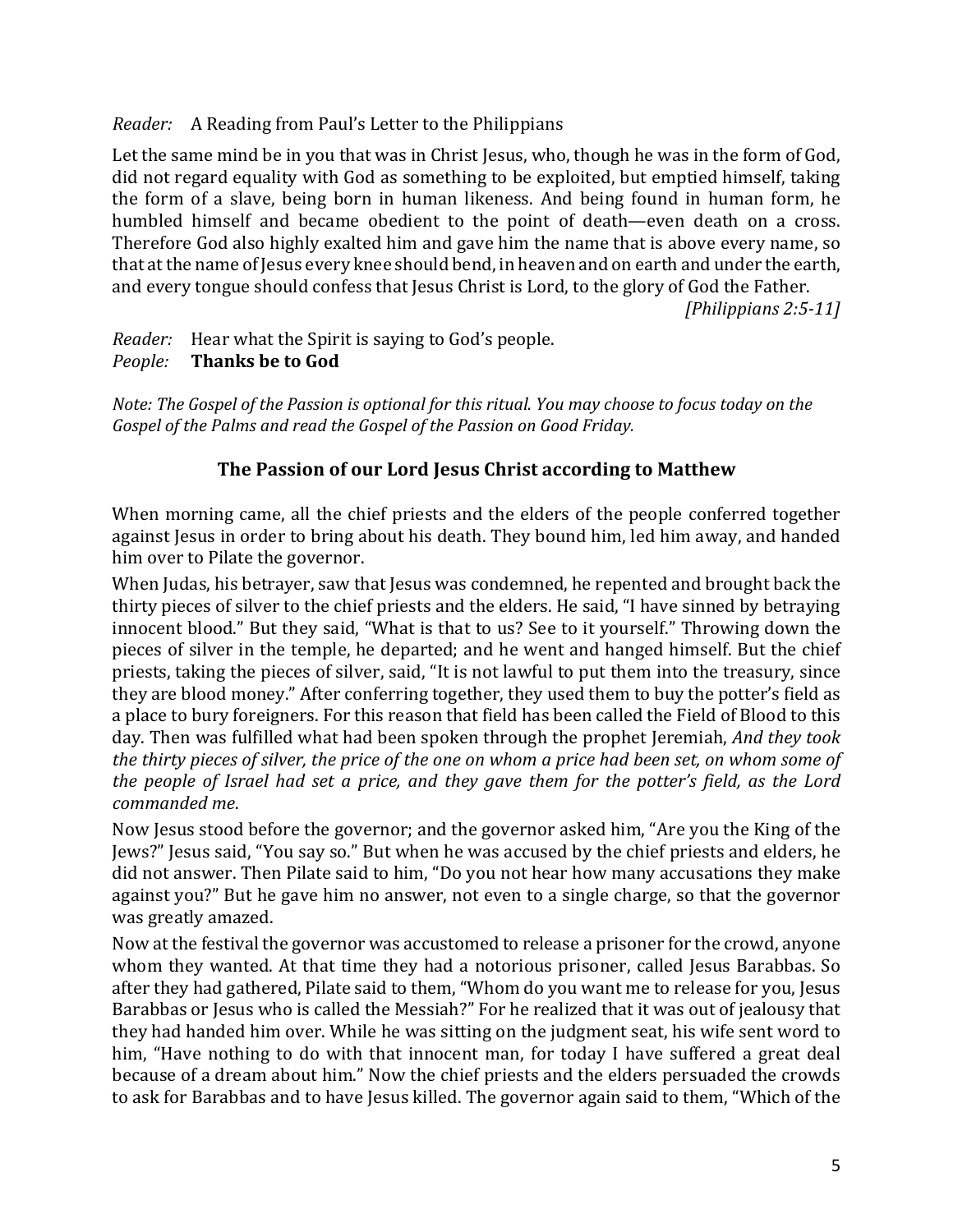two do you want me to release for you?" And they said, "Barabbas." Pilate said to them, "Then what should I do with Jesus who is called the Messiah?" All of them said, "Let him be crucified!" Then he asked, "Why, what evil has he done?" But they shouted all the more, "Let him be crucified!"

So when Pilate saw that he could do nothing, but rather that a riot was beginning, he took some water and washed his hands before the crowd, saying, "I am innocent of this man's blood; see to it yourselves." Then the people as a whole answered, "His blood be on us and on our children!" So he released Barabbas for them; and after flogging Jesus, he handed him over to be crucified.

Then the soldiers of the governor took Jesus into the governor's headquarters, and they gathered the whole cohort around him. They stripped him and put a scarlet robe on him, and after twisting some thorns into a crown, they put it on his head. They put a reed in his right hand and knelt before him and mocked him, saying, "Hail, King of the Jews!" They spat on him, and took the reed and struck him on the head. After mocking him, they stripped him of the robe and put his own clothes on him. Then they led him away to crucify him.



As they went out, they came upon a man from Cyrene named Simon; they compelled this man to carry his

cross. And when they came to a place called Golgotha (which means Place of a Skull), they offered him wine to drink, mixed with gall; but when he tasted it, he would not drink it. And when they had crucified him, they divided his clothes among themselves by casting lots; then they sat down there and kept watch over him. Over his head they put the charge against him, which read, "This is Jesus, the King of the Jews."

Then two bandits were crucified with him, one on his right and one on his left. Those who passed by derided him, shaking their heads and saying, "You who would destroy the temple and build it in three days, save yourself! If you are the Son of God, come down from the cross." In the same way the chief priests also, along with the scribes and elders, were mocking him, saying, "He saved others; he cannot save himself. He is the King of Israel; let him come down from the cross now, and we will believe in him. He trusts in God; let God deliver him now, if he wants to; for he said, 'I am God's Son."" The bandits who were crucified with him also taunted him in the same way.

From noon on, darkness came over the whole land until three in the afternoon. And about three o'clock Jesus cried with a loud voice, "Eli, Eli, lema sabachthani?" that is, "My God, my God, why have you forsaken me?" When some of the bystanders heard it, they said, "This man is calling for Elijah." At once one of them ran and got a sponge, filled it with sour wine, put it on a stick, and gave it to him to drink. But the others said, "Wait, let us see whether Elijah will come to save him." Then Jesus cried again with a loud voice and breathed his last. At that moment the curtain of the temple was torn in two, from top to bottom. The earth shook, and the rocks were split. The tombs also were opened, and many bodies of the saints who had fallen asleep were raised. After his resurrection they came out of the tombs and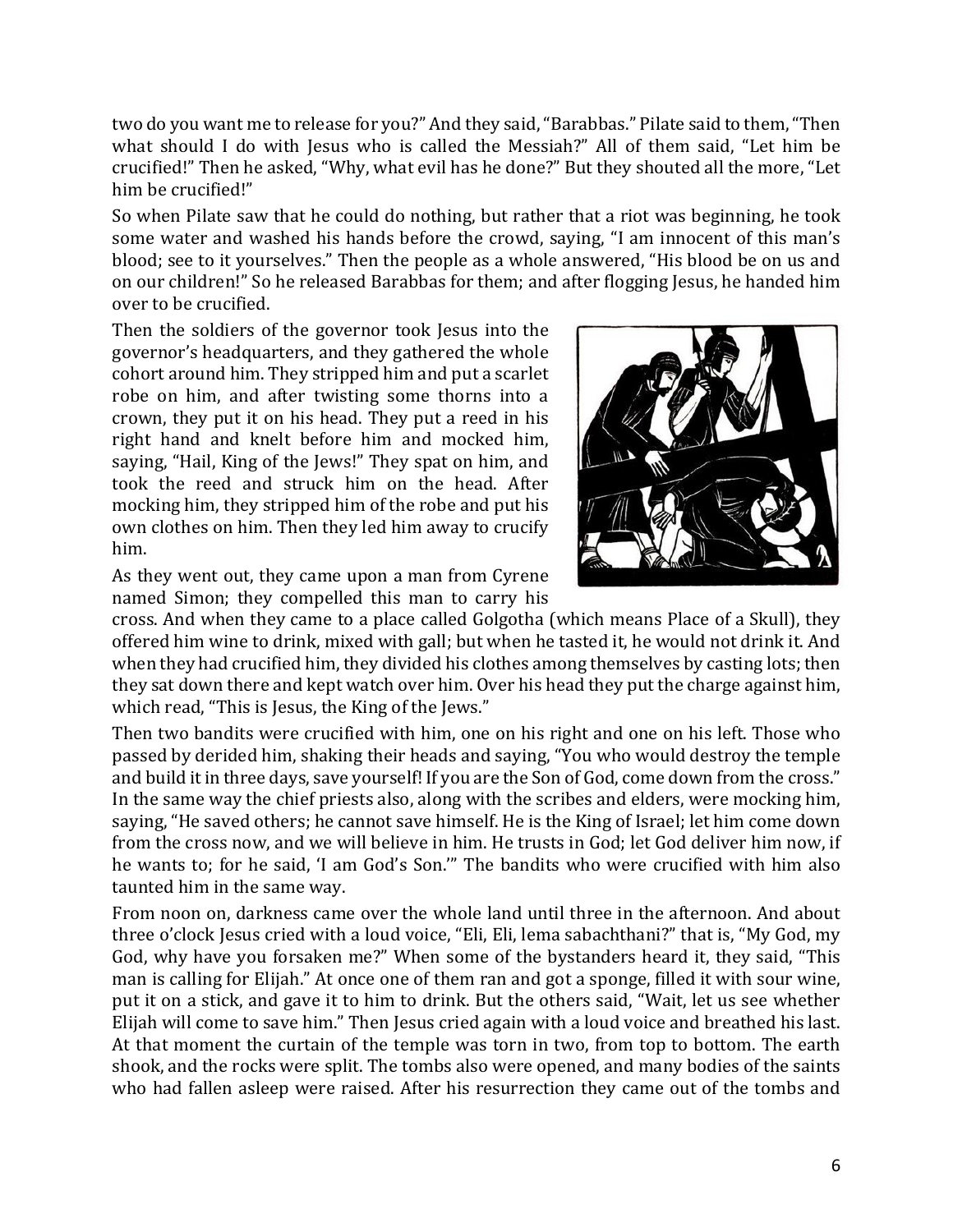entered the holy city and appeared to many. Now when the centurion and those with him, who were keeping watch over Jesus, saw the earthquake and what took place, they were terrified and said, "Truly this man was God's Son!"

*[Matthew 27:1-54]*

You may choose to read or listen to a sermon, or you can reflect on the meaning of the biblical *readings with those in your household. You are also called to meditate on the significance of this Christian feast to your own faith journey.*

### **Prayers**

Prayer is offered with intercession for

The Universal Church, its members, and its mission The Nation and all in authority The welfare of the world The concerns of the local community Those who suffer and those in any trouble The departed (with commemoration of a saint when appropriate)

Any of the forms which follow may be used.

Adaptations or insertions suitable to the occasion may be made.

## **OUR FATHER**

Our Father in heaven, hallowed be your Name, your kingdom come, your will be done. on earth as in heaven. Give us today our daily bread. Forgive us our sins as we forgive those who sin against us. Save us from the time of trial, and deliver us from evil. For the kingdom, the power, and the glory are yours, now and for ever. Amen.

Our Father, who art in heaven, hallowed be thy Name, thy kingdom come, thy will be done, on earth as it is in heaven. Give us this day our daily bread. And forgive us our trespasses, as we forgive those who trespass against us. And lead us not into temptation, but deliver us from evil. For thine is the kingdom, and the power, and the glory, for ever and ever. Amen.

*If you desire, you may share a meal after the prayers. The following prayers may be said,*